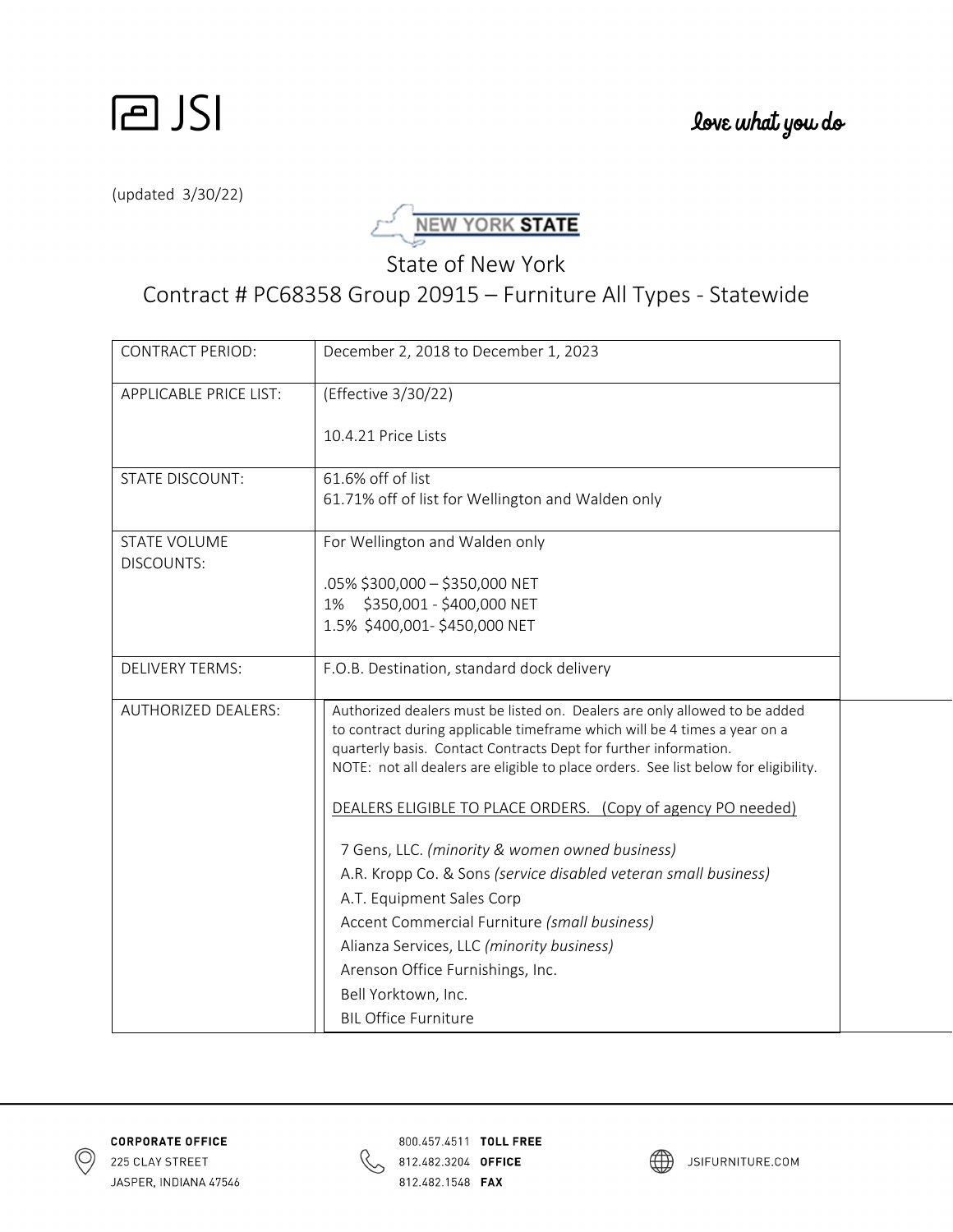### love what you do

| Brontman's Quality Discount Office Furniture                            |
|-------------------------------------------------------------------------|
| Business Environments LLC (minority, small owned business)              |
| Chase Office Supplies, LTD (small business)                             |
| Commercial Furniture Interiors (small business)                         |
| Contract Elements Inc. DBA Wm. P. Curtiss Co. (small business)          |
| Contract Interior Solutions, LLC (small business)                       |
| Creative Library Concepts (small business)                              |
| Cueva Contract Inc. dba Interior Innovations (minority, small business) |
| Demco Inc.                                                              |
| DRB Business Interiors Inc.                                             |
| Design Space Studios, LLC (small business)                              |
| EM&N Marketing Inc dba Quality Office Environments (women owned &       |
| small business)                                                         |
| Educational Furnishings Co.                                             |
| Empire Office (small business)                                          |
| Ergonomic Solutions, LTD (small business)                               |
| EvensonBest                                                             |
| Furniture Pro Corporation                                               |
| Genesee Office Interiors, Inc. (women owned business, small business    |
| enterprise)                                                             |
| Grassroots Contract Interiors, LLC (NY Small Business Enterprise)       |
| Hummel's Office Equipment Company Inc.                                  |
| Indoff, Inc                                                             |
| The Inside Source Northeast, Inc-                                       |
| Interior Solutions of WNY (women owned business)                        |
| Intivity, Inc. Formerly FM Office Express dba Stevens                   |
| K Offices, LLC                                                          |
| Office Interiors, Merkel Donohue (minority & small business)            |
| Margen Designs (women owned business)                                   |
| McHugh Institutional Furnishings (small business)                       |
| Johnson Business Products, Inc.                                         |
| Just the Right Stuff                                                    |
| <b>K&amp;R Design Enterprises</b>                                       |
| Lane Office Furniture                                                   |
| Margen Designs                                                          |





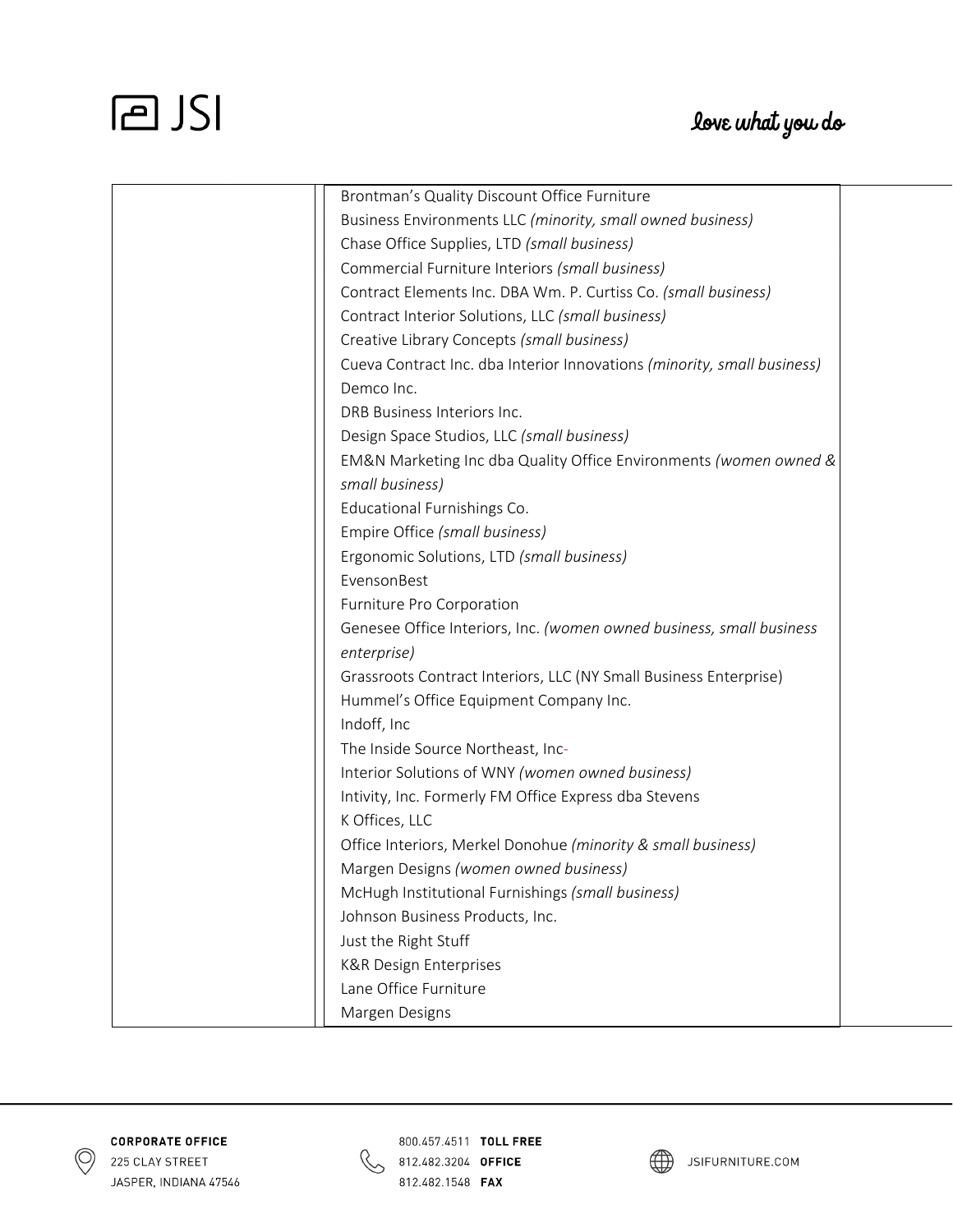### love what you do

| Mesa Contracts dba Exterus Business Furniture                         |
|-----------------------------------------------------------------------|
| Mid City Office Equipment (women owned business)                      |
| Millington Lockwood, Inc. (small business)                            |
| MMR Enterprises, Inc. dba Standard Commercial Interiors (women        |
| owned business)                                                       |
| Nathan Office Interiors                                               |
| Nickerson Corporation (women owned, small business)                   |
| Office Resource, Inc. (New York City satellite office)                |
| Office Resource, Inc.                                                 |
| Prentice Office Environments (women owned, small business)            |
| Purchase One Services                                                 |
| Pucci Carpet & Furniture Inc                                          |
| Right Price Companies (women owned, minority, small business)         |
| Roberts Office Interiors, Inc. dba ROI Office Interiors (women owned  |
| business)                                                             |
| Rochester Office Interiors                                            |
| Ruyln Design Resources (small business)                               |
| Sedgwick Business Interiors, LLC                                      |
| Seely Conover's Office Centre                                         |
| Southern Tier Contract Inc. (small business)                          |
| Sustainable Office Solutions                                          |
| The Syracuse Business Center                                          |
| Syracuse Office Environments (small business)                         |
| Tech Valley                                                           |
| Upstate Office Liquidators dba Upstate Office Furniture (women owned) |
| VRD Contracting, Inc.                                                 |
| Waldners Business Environments (women owned)                          |
| <b>WB Mason</b>                                                       |
| WB Wood NY, LLC                                                       |
| Workplace Interiors, LLC (small business owned)                       |
|                                                                       |
|                                                                       |
| SERVICING DEALERS NOT ELIGIBLE TO PLACE ORDERS (orders to come        |
| direct from agency c/o dealer of record):                             |
|                                                                       |





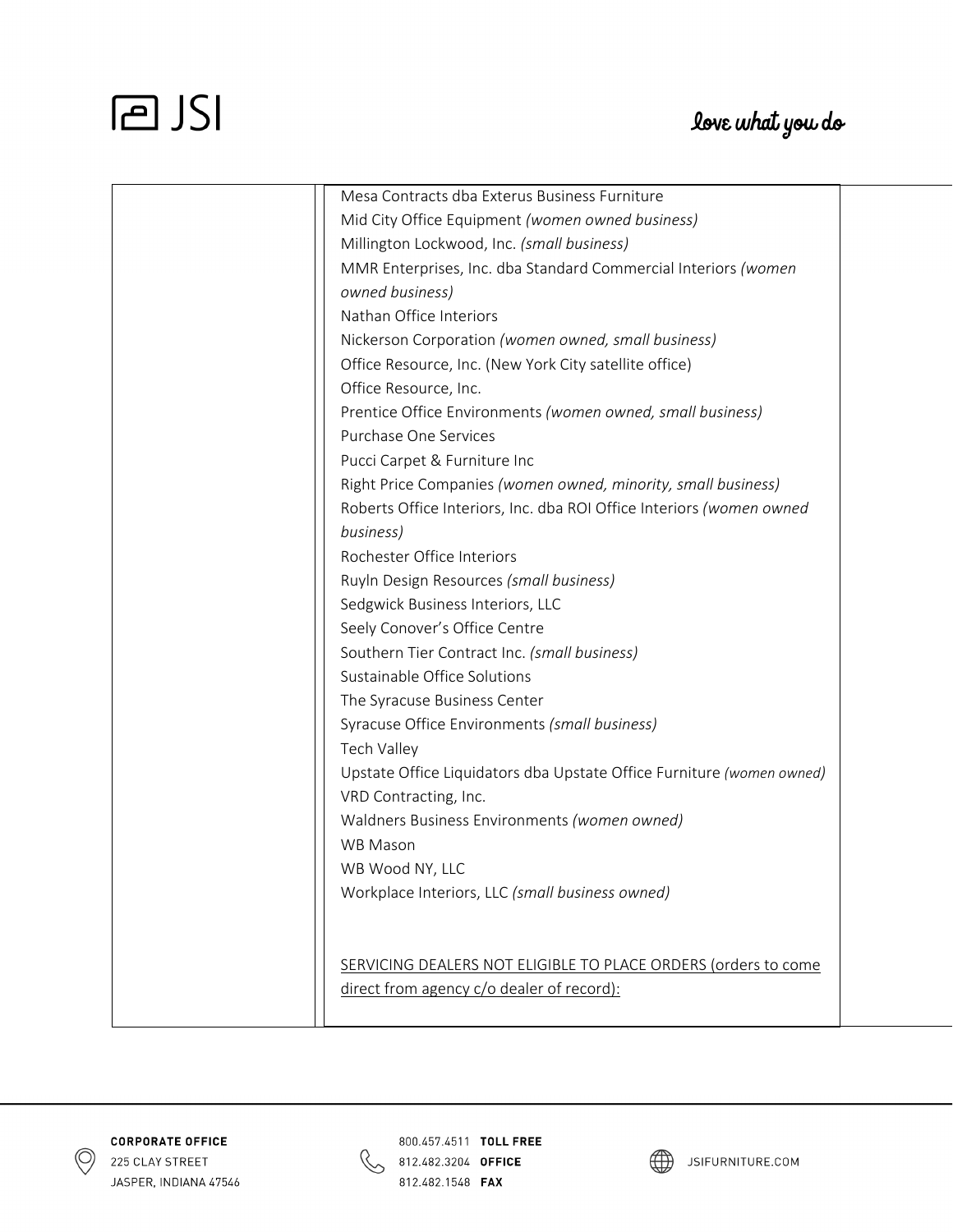|                       | Academy Furniture & Supplies                                        |  |
|-----------------------|---------------------------------------------------------------------|--|
|                       | Buffalo Office Interiors Inc (small business owned)                 |  |
|                       | Business Furniture Inc.                                             |  |
|                       | Caitlin Office Interiors & Design Inc (women owned business)        |  |
|                       | Charlie's Office Furniture                                          |  |
|                       | Cheryl Ann Bilski9 dba Purchase One Services                        |  |
|                       | Creative Office Pavilion                                            |  |
|                       | Creative Office Systems                                             |  |
|                       | DAF Office Networks                                                 |  |
|                       | Davies Office Refurbishing, Inc. (NYS Certified Women Owned)        |  |
|                       | Eaton Office Supply                                                 |  |
|                       | Facilities Equipment and Service, Inc.                              |  |
|                       | Furniturewise Inc.                                                  |  |
|                       | <b>GTK Company</b>                                                  |  |
|                       | Henricksen                                                          |  |
|                       | Hudson Valley Office Furniture, Inc.                                |  |
|                       | Kimberly Scott Inc.                                                 |  |
|                       | LB's Furniture Solutions (small business)                           |  |
|                       | Library & Records Management Systems Inc.                           |  |
|                       | LLV Office Concepts LLC                                             |  |
|                       | Mazany Contract Interiors div of Mazany System Moldings Inc.        |  |
|                       | Northeast Interior Systems, Inc.                                    |  |
|                       | Nu-Tech Furnishings, Inc. (women owned business)                    |  |
|                       | Office Environment Consulting                                       |  |
|                       | Officewerks of Rochester                                            |  |
|                       | Redhawk Equipment, LLC (small business)                             |  |
|                       | School Furniture and Interiors, LLC (NYS Small Business Enterprise) |  |
|                       | <b>Stevens Office Interiors</b>                                     |  |
|                       | Sustainable Office Solutions                                        |  |
|                       | Telcar Certified Ltd dba the Telcar Group                           |  |
|                       | <b>Workstation Consultants LLC</b>                                  |  |
| STATE AGENCY ORDERING | Either from dealers eligible to place orders (Listed above)         |  |
| ADDRESS:              |                                                                     |  |
|                       | $**$ Or $**$                                                        |  |





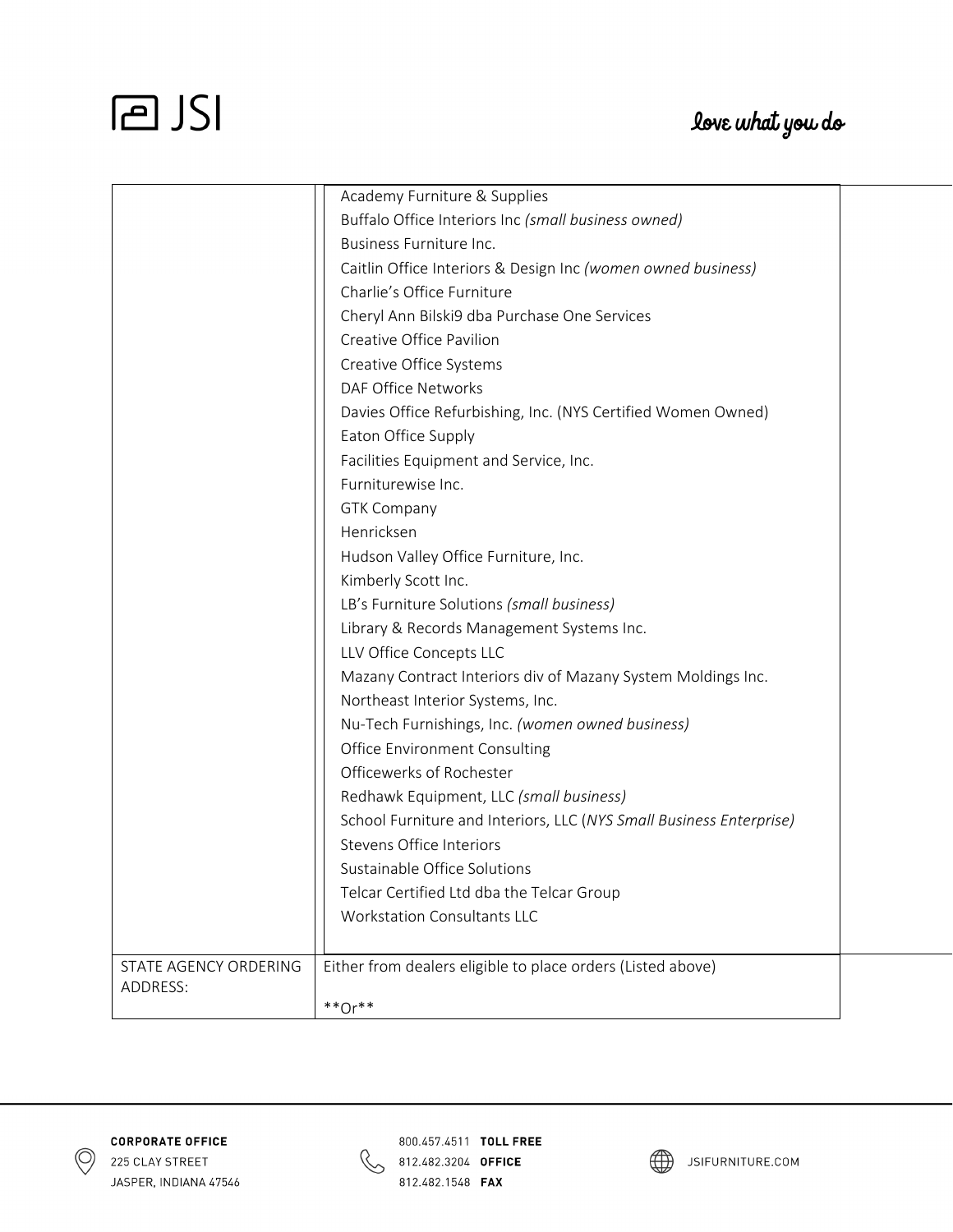|                            | Order direct from State to:<br><b>JSI</b><br>c/o Dealer of Record<br>225 Clay Street<br>Jasper, Indiana 47546                                                                                                                                                                                                                                                                                          |
|----------------------------|--------------------------------------------------------------------------------------------------------------------------------------------------------------------------------------------------------------------------------------------------------------------------------------------------------------------------------------------------------------------------------------------------------|
| SHIPPING REQUIREMENTS:     | 45 days after receipt of order                                                                                                                                                                                                                                                                                                                                                                         |
| PAYMENT TERMS:             | 1% 15, net 30 days                                                                                                                                                                                                                                                                                                                                                                                     |
| MINIMUM ORDER<br>QUANTITY: | Orders less than \$1001.00 Net will receive a \$78.00 handling fee charge                                                                                                                                                                                                                                                                                                                              |
| INSIDE DELIVERY CHARGES    | 18% of net - Upstate New York Area<br>23% of net - Downstate (Metro) New York Area                                                                                                                                                                                                                                                                                                                     |
|                            | NOTE: Inside delivery consists of removal from truck, bringing to point of<br>use, uncrating, minor assembly (Ex. Attach hutch to desk or credenza),<br>leaving ready for use and removal of debris.                                                                                                                                                                                                   |
|                            | **Deviations from the above (design fees, project management fees,<br>relocation of existing furniture) shall require a separate non-contract<br>negotiation by the order agency and authorized dealer at the time of<br>order. (See installation charges)                                                                                                                                             |
| INSTALLATION CHARGES:      | Negotiable between dealer and enduser. (Ex. Systems furniture, high<br>density filing systems, auditorium seating, etc.). Installation is not part of<br>this award and should be on a separate order between Dealer and<br>Enduser.                                                                                                                                                                   |
| CAL 133 COMPLIANCE:        | \$60.00 list per yard                                                                                                                                                                                                                                                                                                                                                                                  |
| <b>STORAGE CHARGES:</b>    | Any order shipped, without prior notification of delay in project, will be<br>delivered and stored at the facility of the servicing dealer or it's<br>contracting storage facility. At the discretion of the servicing dealer,<br>storage charges will be accessed until product is delivered and installed.<br>These charges will be negotiated between the State Entity and the<br>Servicing Dealer. |
| WARRANTY:                  | Limited Lifetime Warranty                                                                                                                                                                                                                                                                                                                                                                              |





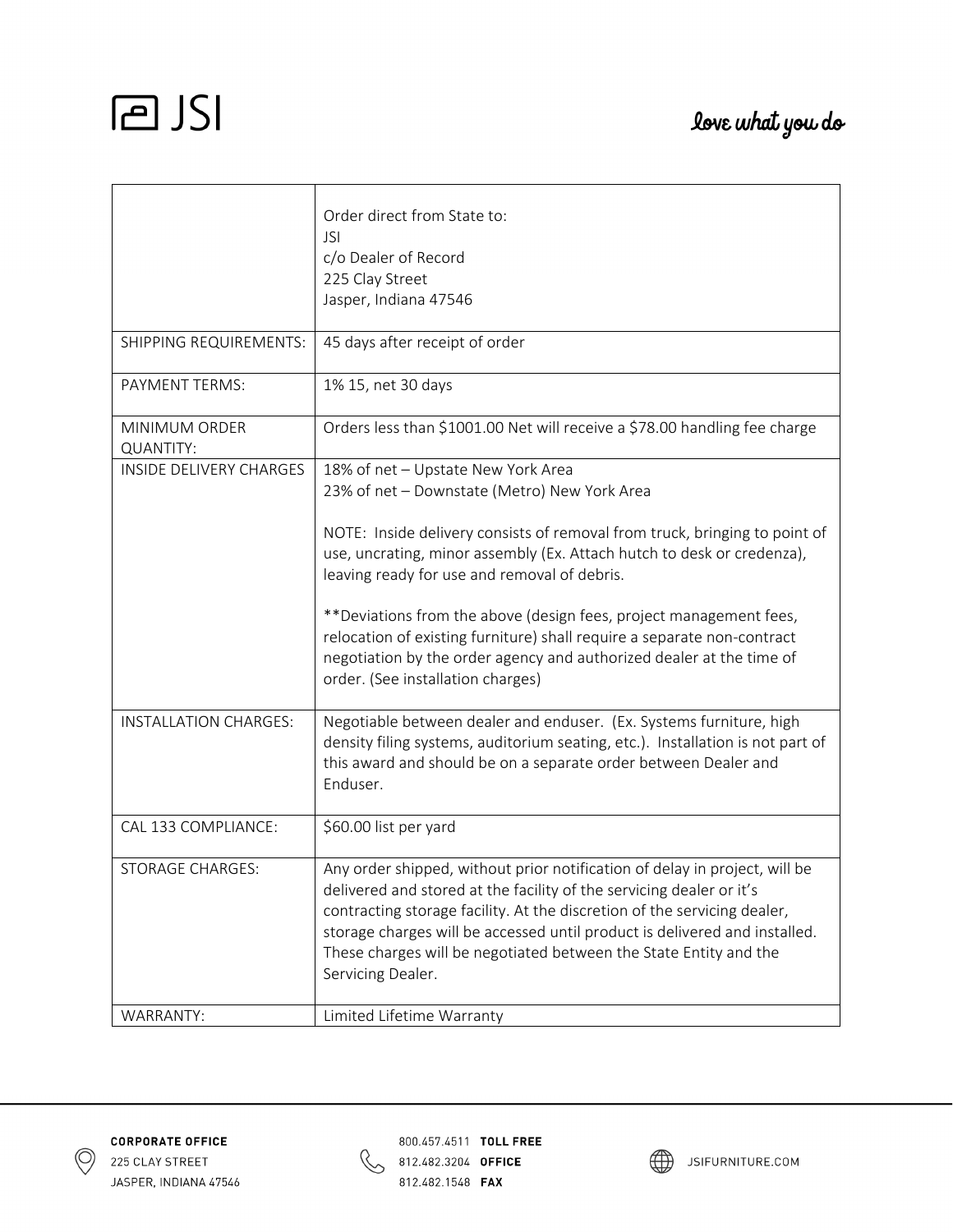### love what you do

| TEMPORARY 9%       | Not Allowed |
|--------------------|-------------|
| MATERIAL SURCHARGE |             |

#### JSI Product By Series and SIN Number (as of 8/19/21)

#### SIN 33721 Casegoods

 BeSpace Broadway + Brogan Congress Finale Flux Shuffle Strata Vision Laminate Vision Veneer Walden Wellington Privacy Solutions

#### **Tables**

 Arwyn Axis Bentley BeSpace Bourne Bravado Broadway + (Conference & Occasional) Brogan (Conference & Occasional) Collective Conference Collective Presentation Connect Encore





800.457.4511 TOLL FREE 812.482.3204 OFFICE 812.482.1548 **FAX** 

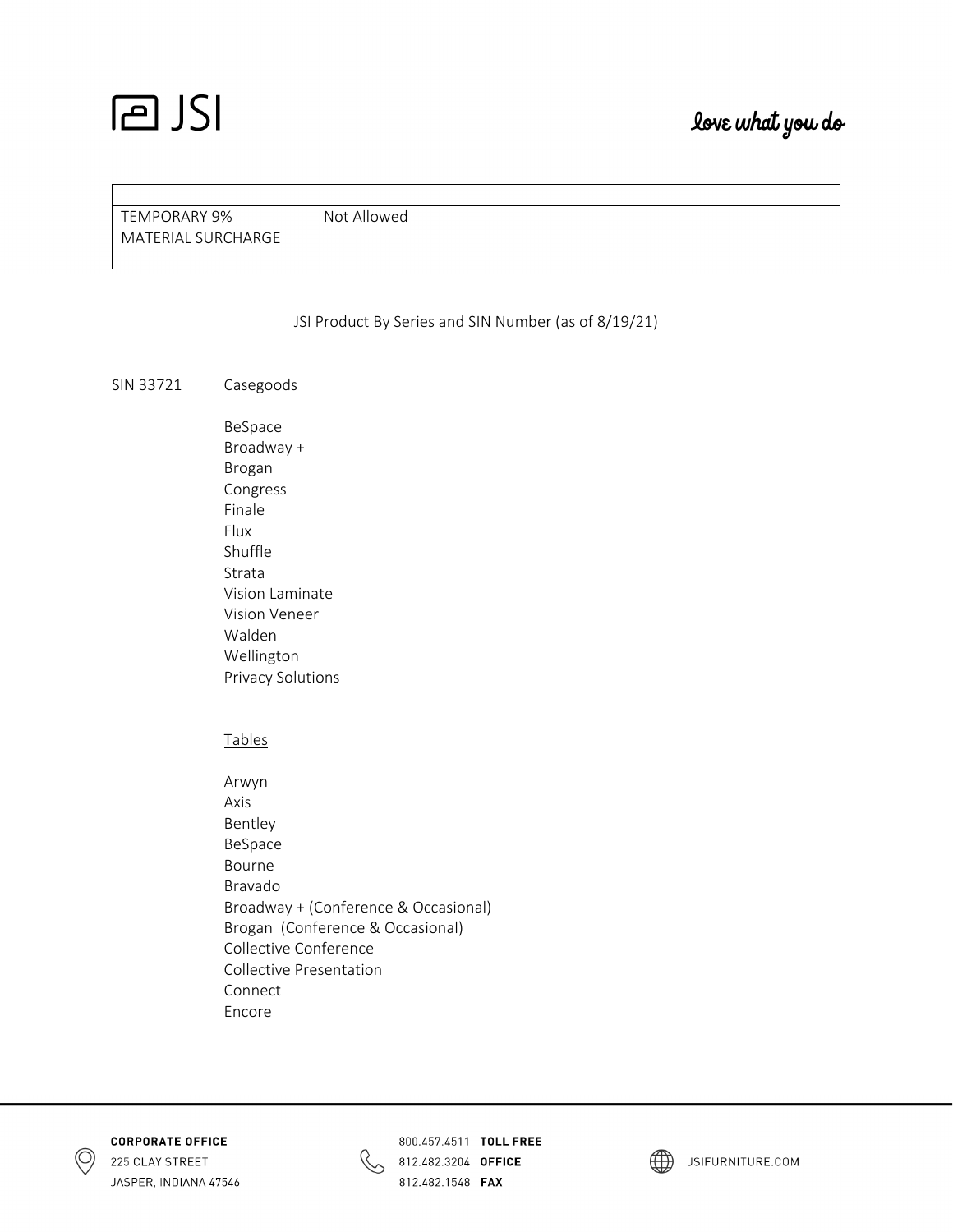### love what you do



Finale (Conference & Occasional) Finn & Finn Nu Fresco Base Hedron Indie and Pillows Jefferson Lincoln Knox Laurel Lok Luci Menu Tables & Bases Moto Native Nosh Olympian Prep Privacy Solutions Prost Reef Romy Shuffle (Conference & Occasional) Stockton Traditional Trail Vision (Conference) Walden (Conference) (Note price reduction on GP8NTR4‐0038) Wellington (Conference) (Note price reduction on WE8JOT4‐48144, WE8JOT4‐48120, WE8JOT4‐4896, WE8JDT4‐0038 , WE8JDT4‐0042 and GP8NTR4‐0038) Ziva

Upholstered Lounge Seating

 Arwyn BeSpace Caav Corbin Encore Finn & Finn Nu Harbor





800.457.4511 TOLL FREE 812.482.3204 OFFICE 812.482.1548 FAX

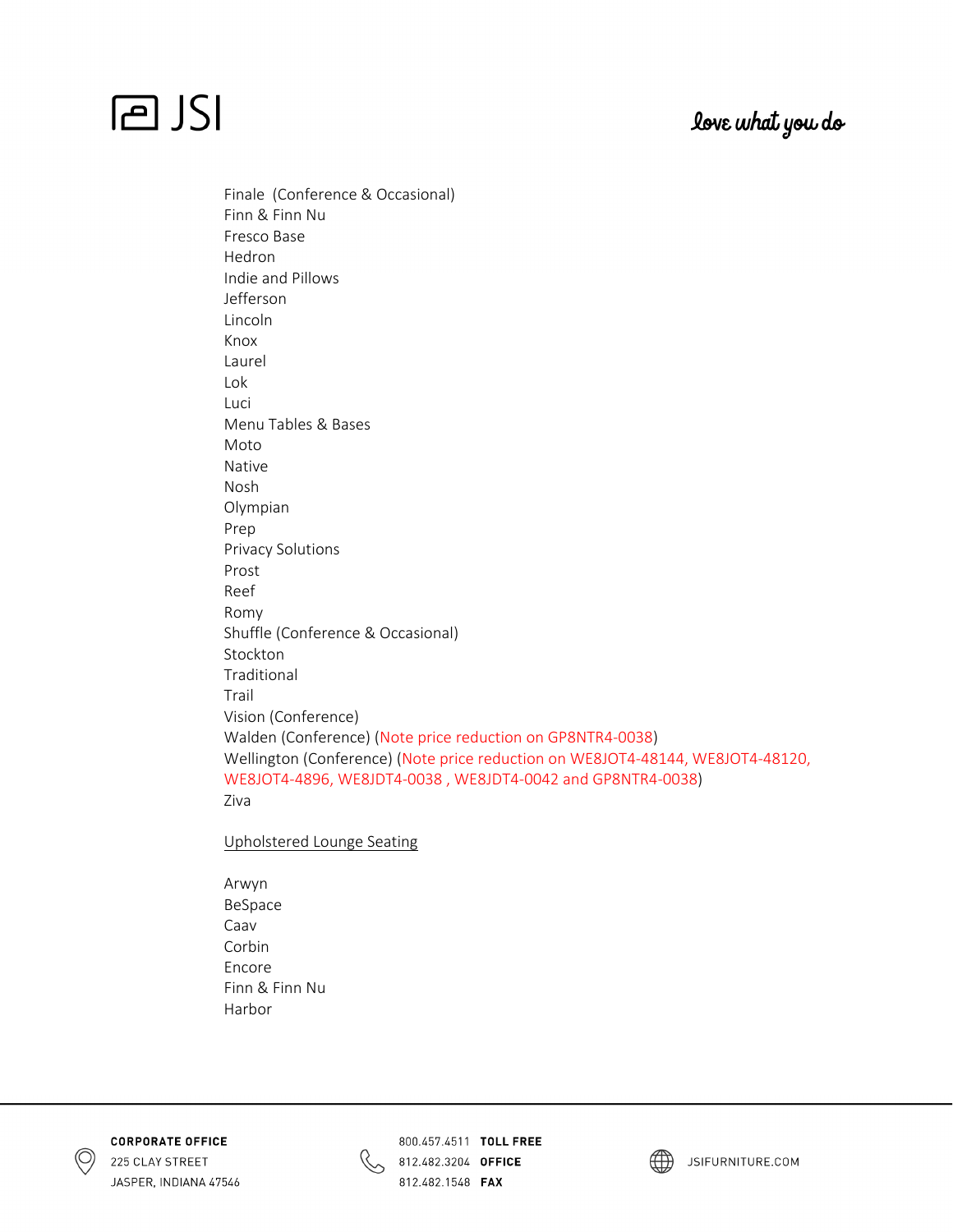### love what you do

 Hedron Hudson Indie Luci Moto Olympian Pillows Portrait Privacy Solutions Regal Ziva

#### Multiple Seating

 BeSpace Connect Encore Hedron (does not include 2 seat lounge) Knox Laurel Moto Olympian Ziva

#### Multi‐Purpose Seating

 Addison Alden Americana (not 4 star bases) Ansen Arwyn Avalon Bison Boston (not 4 star bases) Bourne Bryn Cabaret Class Act Classmate Collective Motion Mini Stool





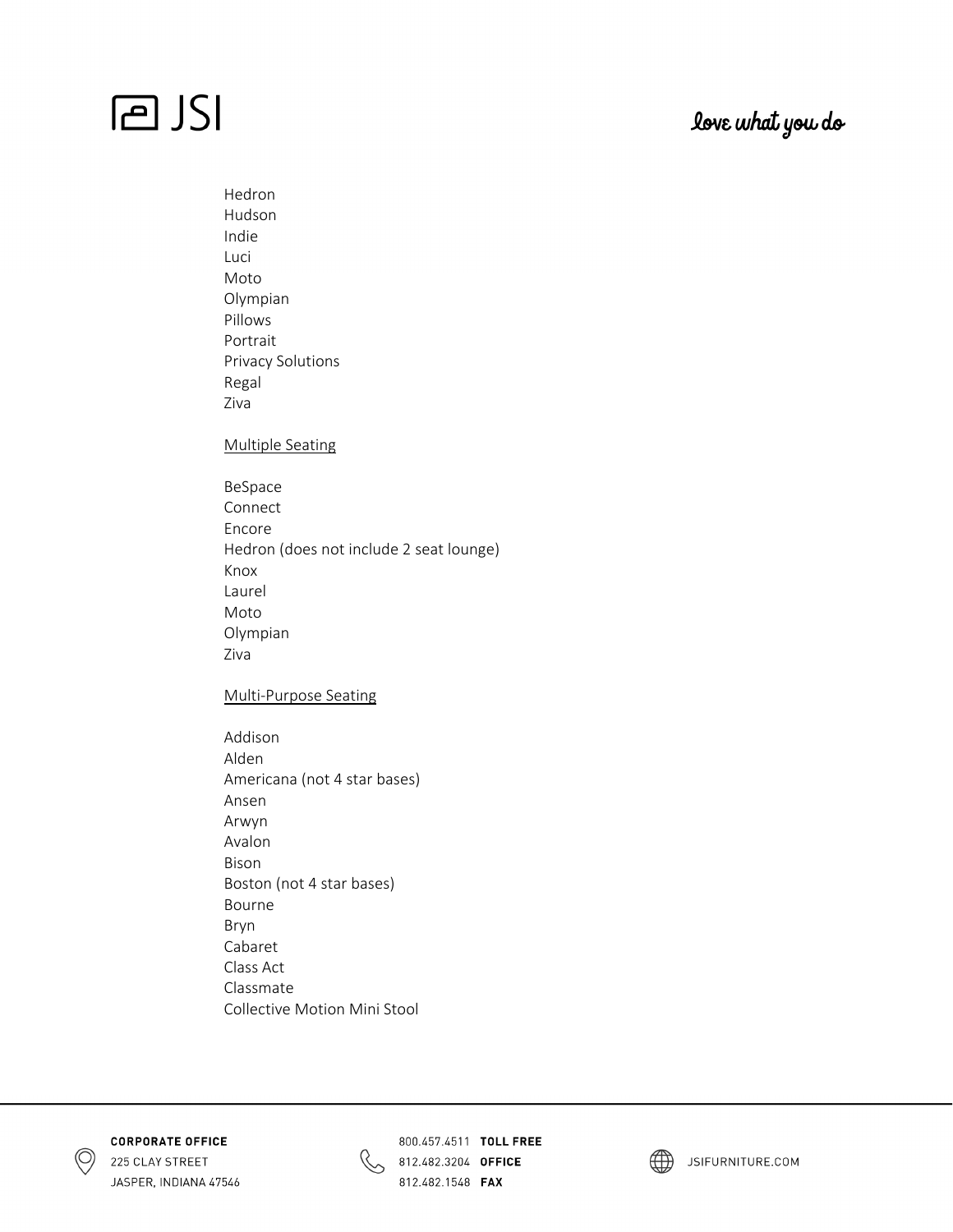### love what you do

 Collegian Esque Garvey/R5 Gatsby Hanover Harbor Indie Jude Knox Kyla Mackey Madison Melrose Millie Newton Oxley Portrait (Guest and Swivel) Protocol (does not include T‐arm version) Proxy (does not include Loop‐arm version) Ramona Ria Sosa Tara Totem Tyler Waltham (Guest and Swivel) Wink

#### Stack Seating

 Cym Hoopz Knox Milk Trinity